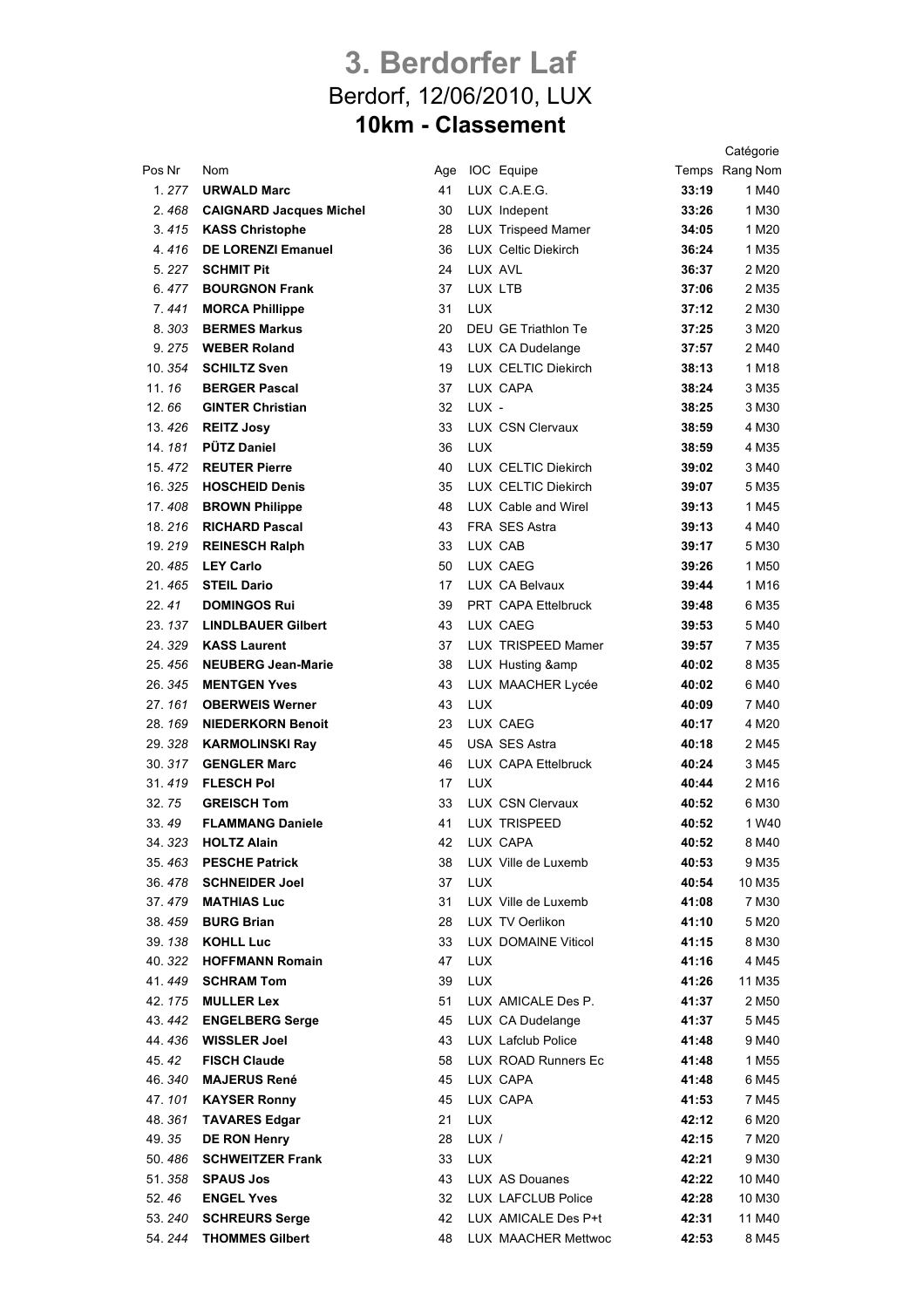|         |                                                    |          |            |                              |                | Catégorie                  |
|---------|----------------------------------------------------|----------|------------|------------------------------|----------------|----------------------------|
| Pos Nr  | Nom                                                |          |            | Age IOC Equipe               |                | Temps Rang Nom             |
| 55.424  | <b>NEDJARI Khaled</b>                              | 37       | <b>LUX</b> |                              | 43:12          | 12 M35                     |
| 56.439  | <b>SCHARTZ Brigitte</b>                            | 45       |            | LUX Celtic Dikierch          | 43:20          | 1 W <sub>45</sub>          |
|         | 57.414 LENTZ Danielle                              | 49       |            | <b>DEU Celtic Diekirch</b>   | 43:23          | 2 W <sub>45</sub>          |
| 58.316  | <b>FRÖHLICH Horst</b>                              | 46       |            | LUX WALFER Huesen            | 43:23          | 9 M45                      |
| 59.47   | <b>DUPREL Alain</b>                                | 45       | <b>LUX</b> |                              | 43:29          | 10 M45                     |
| 60.65   | <b>GANGOLF Joël</b>                                | 19       |            | LUX ROAD Runners Ec          | 43:42          | 2 M <sub>18</sub>          |
|         | 61.388 RECKINGER Chris                             | 18       |            | LUX Judo Beefort             | 43:43          | 3 M18                      |
| 62.93   | <b>HEY Remo</b>                                    | 44       | DEU        |                              | 43:47          | 12 M40                     |
|         | 63. 157 <b>MICELLI Mauro</b>                       | 49       |            | ITA RED-STAR-MERL            | 43:51          | 11 M45                     |
| 64.111  | KIEFFER Sébastien                                  | 19       | <b>LUX</b> |                              | 43:54          | 4 M18                      |
|         | 65. 336 LANNERS Serge                              | 48       |            | LUX CAPA                     | 43:55          | 12 M45                     |
| 66.128  | <b>LAUGS Pierre</b>                                | 16       | LUX        |                              | 43:59          | 3 M16                      |
| 67.131  | <b>LENTZ Romain</b>                                | 45       | LUX        |                              | 44:05          | 13 M45                     |
| 68.19   | <b>ATTEN Theo</b>                                  | 50       |            | LUX CELTIC                   | 44:09          | 3 M <sub>50</sub>          |
| 69.156  | <b>MARAGLINO Felix</b>                             | 45       |            | LUX CAPA-ETTELBRUCK          | 44:12          | 14 M45                     |
|         | 70. 299 ZAVRELOVA Kristyna                         | 33       |            | <b>CZE TRILUX</b>            | 44:14          | 1 W30                      |
| 71.13   | <b>BART Nathalie</b>                               | 32       | <b>LUX</b> |                              | 44:19          | 2 W30                      |
| 72.308  | <b>CHARPANTIER Yannick</b>                         | 24       | <b>LUX</b> |                              | 44:19          | 8 M20                      |
| 73.313  | <b>DUREL Mario</b>                                 | 43       |            | LUX CAEG                     | 44:22          | 13 M40                     |
| 74.448  | <b>FELTES Carlo</b>                                | 44       |            | LUX Spiridon 08 Let          | 44:22          | 14 M40                     |
| 75.98   | <b>HEINRICHS Alex</b>                              | 36       | LUX        |                              | 44:26          | 13 M35                     |
| 76.338  | <b>LECLERC Vic</b>                                 | 65       | <b>LUX</b> |                              | 44:38          | 1 M65                      |
| 77.251  | <b>TOCK Marc</b>                                   | 46       | LUX        |                              | 44:40          | 15 M45                     |
| 78.258  | <b>STEMMLER Roll</b>                               | 45       |            | LUX TEAM Erdinger A          | 44:42          | 16 M45                     |
|         | 79. 402 BERTEMES Serge                             | 40       | LUX        |                              | 44:42          | 15 M40                     |
| 80.186  | <b>REDING Roby</b>                                 | 43       |            | LUX CAPA                     | 44:45          | 16 M40                     |
| 81.440  | <b>MORCHOVA Renata</b>                             | 35       | <b>CZE</b> |                              | 44:45          | 1 W <sub>35</sub>          |
| 82.18   | <b>BELLAMY Patrick</b>                             | 41       |            | LUX RTL Runner Team          | 44:45          | 17 M40                     |
| 83.310  | DE OLIVEIRA E Silva Hugo                           | 33       | <b>PRT</b> |                              | 44:47          | 11 M30                     |
| 84.262  | <b>UMSTADT Sascha</b>                              | 30       |            | LUX FLA/IND                  | 44:50          | 12 M30                     |
| 85.88   | <b>GRUBER Jeannot</b>                              | 51       |            | LUX CELTIC Diekirch          | 44:52          | 4 M <sub>50</sub>          |
| 86.171  | <b>MULLER Fernand</b>                              | 56       |            | LUX SPIRIDON 08 Lët          | 44:53          | 2 M <sub>55</sub>          |
| 87.146  | <b>MIRKES Steve</b>                                | 26       | <b>LUX</b> |                              | 44:58          | 9 M <sub>20</sub>          |
|         | 88.429 LICKER Martine                              | 37       | LUX -      |                              | 45:00          | 2 W35                      |
|         | 89.476 SIMON Romain                                | 29       | <b>LUX</b> |                              | 45:01          | 10 M20                     |
|         | 90. 457 SCHLEICH Marc                              | 37       |            | LUX Husting &                | 45:02          | 14 M35                     |
|         | 91.488 NILLES Robert                               | 49       |            | LUX AASL Wiltz               | 45:19          | 17 M45                     |
|         | 92. 213 REISCH Mathias<br>93.430 RECKINGER Martine | 55       |            | LUX SANS Licencie<br>LUX RRE | 45:30<br>45:30 | 3 M <sub>55</sub><br>3 W30 |
|         | 94. 148 MISCHEL Steve                              | 30<br>33 | LUX        |                              | 45:33          | 13 M30                     |
|         | 95. 102 HURRY Steven                               | 42       |            | <b>GBR TRILUX</b>            | 45:37          | 18 M40                     |
|         | 96. 236 SEHOVIC Meris                              | 19       | LUX        |                              | 45:49          | 5 M18                      |
|         | 97.331 <b>KEIFFER Max</b>                          | 20       | <b>LUX</b> |                              | 45:49          | 11 M20                     |
|         | 98.444 NEUBERG Jos                                 | 45       |            | LUX US Rambrouch             | 45:50          | 18 M45                     |
|         | 99. 454 DEMUTH Marc                                | 40       | LUX        |                              | 45:50          | 19 M40                     |
|         | 100. 276 WALERIUS Paul                             | 18       |            | LUX BC 01                    | 45:57          | 6 M18                      |
|         | 101.333 KOHN Michel                                | 27       | <b>LUX</b> |                              | 45:57          | 12 M20                     |
| 102.74  | <b>GRÉAU Sébastien</b>                             | 37       | <b>FRA</b> |                              | 45:59          | 15 M35                     |
|         | 103. 104 KLEIN Charlie                             | 20       | <b>LUX</b> |                              | 46:04          | 13 M20                     |
|         | 104.480 SCHMIT Jos                                 | 27       |            | DEU T Scheier                | 46:05          | 14 M20                     |
| 105.5   | <b>ARNOLDY René</b>                                | 48       |            | LUX TRILUX                   | 46:09          | 19 M45                     |
|         | 106. 423 WIRTZ Pierre                              | 43       |            | LUX Red Star Merl-B          | 46:14          | 20 M40                     |
|         | 107. 294 <b>ZOLLER Daniel</b>                      | 43       |            | LUX MENNIEN.LU               | 46:23          | 21 M40                     |
|         | 108. 205 RIEHL-SCHROEDER Romy                      | 35       | LUX        |                              | 46:24          | 3 W35                      |
| 109.344 | <b>MENEI Leonardo</b>                              | 46       | LUX        |                              | 46:25          | 20 M45                     |
|         | 110. 330 KAUFFMANN Daniel                          | 43       | <b>LUX</b> |                              | 46:29          | 22 M40                     |
|         | 111. 350 RIPPINGER Roby                            | 32       |            | LUX DE SPRENGER lec          | 46:39          | 14 M30                     |
| 112.61  | <b>GROFF Olivier</b>                               | 28       | <b>LUX</b> |                              | 46:40          | 15 M20                     |
|         | 113. 261 WAGNER Claude                             | 32       | LUX        |                              | 46:48          | 15 M30                     |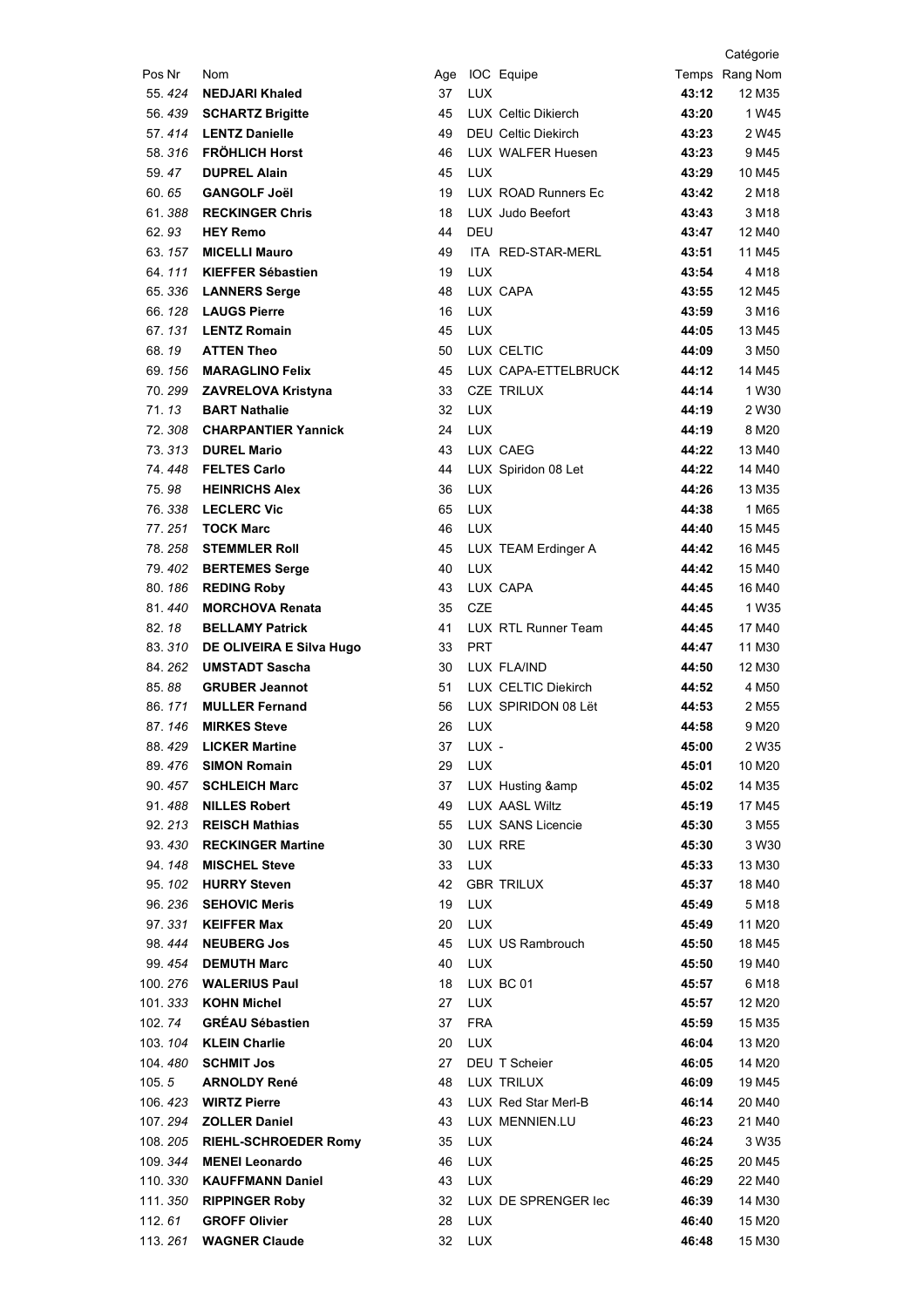|                    |                                                       |          |                          |                         |                | Catégorie                   |
|--------------------|-------------------------------------------------------|----------|--------------------------|-------------------------|----------------|-----------------------------|
| Pos Nr             | Nom                                                   |          |                          | Age IOC Equipe          |                | Temps Rang Nom              |
| 114.232            | <b>SCHILTZ Christian</b>                              | 26       |                          | LUX TEAM Erdinger A     | 46:49          | 16 M20                      |
| 115.305            | <b>BRAAS Claude</b>                                   | 54       |                          | LUX RRE                 | 46:54          | 5 M <sub>50</sub>           |
|                    | 116. 107 KETTMANN Christian                           | 40       | <b>LUX</b>               |                         | 46:56          | 23 M40                      |
| 117.238            | <b>SEVERINO Gonçalo</b>                               | 19       | <b>PRT</b>               |                         | 47:00          | 7 M18                       |
|                    | 118, 433 SCHLIM Romain                                | 47       |                          | LUX Tetelbierg Runn     | 47:01          | 21 M45                      |
|                    | 119.376 LAROSCH Guy                                   | 19       | <b>LUX</b>               |                         | 47:08          | 8 M18                       |
|                    | 120. 315 FEIEREISEN Mike                              | 49       | <b>LUX</b>               |                         | 47:11          | 22 M45                      |
|                    | 121.230 SOWA Jean                                     | 60       |                          | LUX CAPA                | 47:12          | 1 M60                       |
| 122.386            | <b>RECKINGER Daniel</b>                               | 20       |                          | LUX Judo Beefort        | 47:15          | 17 M20                      |
|                    | 123. 425 OLINGER Marc                                 | 31       | <b>LUX</b>               |                         | 47:16          | 16 M30                      |
| 124.185            | <b>PETIT Olivier</b>                                  | 39       | <b>BEL</b>               |                         | 47:18          | 16 M35                      |
| 125.68             | <b>GENSON Romain</b>                                  | 43       | <b>LUX</b>               |                         | 47:19          | 24 M40                      |
|                    | 126.469 FERNANDEZ Santiago                            | 38       |                          | LUX Raidlight           | 47:19          | 17 M35                      |
|                    | 127. 154 MERKER Nadja                                 | 39       | <b>LUX</b>               |                         | 47:22          | 4 W35                       |
| 128.94             | <b>HENDEL Ronny</b>                                   | 39       | <b>LUX</b>               |                         | 47:22          | 18 M35                      |
|                    | 129. 193 RAULLET Laurent                              | 40       | <b>FRA</b>               |                         | 47:30<br>47:32 | 25 M40                      |
| 130.178            | <b>PAULOS Alex</b>                                    | 33       | <b>LUX</b><br><b>LUX</b> |                         |                | 17 M30                      |
| 131.398<br>132.461 | <b>KLINKERT Fränkie</b><br><b>BOURGEOIS Sebastien</b> | 39<br>35 | LUX -                    |                         | 47:38<br>47:39 | 19 M35<br>20 M35            |
| 133.64             | <b>FUNCK Marc</b>                                     | 41       |                          | LUX CELTIC              | 47:41          | 26 M40                      |
| 134.142            | <b>MARRONE Marco</b>                                  | 38       | ITA BEI                  |                         | 47:41          | 21 M35                      |
| 135.73             | <b>GRÉGOIRE Mike</b>                                  | 40       |                          | LUX CELTIC Diekirch     | 47:43          | 27 M40                      |
|                    | 136. 355 SCHROEDER Christian                          | 36       |                          | LUX CA Belvaux          | 47:43          | 22 M35                      |
| 137.96             | <b>HEIJNSBROEK Simone</b>                             | 50       | <b>NLD</b>               |                         | 47:48          | 1 W <sub>50</sub>           |
|                    | 138.462 DEUTSCHEN Peter                               | 55       |                          | DEU LG Langsur          | 47:48          | 4 M <sub>55</sub>           |
| 139.69             | <b>FLIES Sandy</b>                                    | 38       |                          | LUX CELTIC Diekirch     | 47:49          | 5 W35                       |
|                    | 140. 187 PLETSCHETTE Diane                            | 40       |                          | LUX CELTIC              | 47:49          | 2 W <sub>40</sub>           |
| 141.229            | <b>SCHREURS Guy</b>                                   | 40       | <b>LUX</b>               |                         | 47:51          | 28 M40                      |
| 142, 413           | <b>JUNG Serge</b>                                     | 31       |                          | <b>LUX</b> Smart Center | 47:52          | 18 M30                      |
|                    | 143.437 WISSLER Carole                                | 35       | <b>LUX</b>               |                         | 47:55          | 6 W35                       |
| 144.62             | <b>GOERENS Pierre</b>                                 | 29       | <b>LUX</b>               |                         | 47:58          | 18 M20                      |
|                    | 145.418 FLESCH Christian                              | 50       | <b>LUX</b>               |                         | 48:04          | 6 M50                       |
| 146.309            | <b>CONKLIN Larry</b>                                  | 41       |                          | LUX TRISPORT            | 48:06          | 29 M40                      |
|                    | 147.44 FEOLA Michele                                  | 45       |                          | ITA LG Langsur          | 48:15          | 23 M45                      |
|                    | 148. 401 LENSI Orlandi Jacopo                         | 37       | <b>LUX</b>               |                         | 48:20          | 23 M35                      |
| 149.97             | <b>GUTH Martine</b>                                   | 31       |                          | LUX DOMAINE Viticol     | 48:20          | 4 W30                       |
| 150.351            | <b>ROHAC Peter</b>                                    | 52       | <b>SVK</b>               |                         | 48:22          | 7 M <sub>50</sub>           |
|                    | 151.367 WEITZEL Marc                                  | 51       | LUX                      |                         | 48:36          | 8 M <sub>50</sub>           |
|                    | 152. 204 SCHAACK Jerry                                | 24       | LUX                      |                         | 48:40          | 19 M20                      |
| 153.56             | <b>ENTRINGER Claude</b>                               | 33       |                          | LUX SANS                | 48:46          | 19 M30                      |
|                    | 154. 321 HERMES Patrick                               | 50       | <b>LUX</b>               |                         | 48:48          | 9 M <sub>50</sub>           |
|                    | 155. 220 RUPPERT Nico<br><b>BIRCHEM Joe</b>           | 56       |                          | LUX LAAFTREFF Sandw     | 48:50          | 5 M <sub>55</sub>           |
| 156.12<br>157.7    | <b>BAUSTERT Marcel</b>                                | 43<br>56 | <b>LUX</b>               | LUX SPIRIDON 08 Let     | 48:55<br>48:55 | 30 M40<br>6 M <sub>55</sub> |
|                    | 158. 189 PLETSCHETTE Marie-Josée                      | 37       |                          | LUX CELTIC              | 49:04          | 7 W35                       |
|                    | 159. 242 TOUM Tewfik                                  | 46       | <b>LUX</b>               |                         | 49:05          | 24 M45                      |
|                    | 160. 266 WEBER Daniel                                 | 18       | LUX                      |                         | 49:07          | 9 M18                       |
| 161.81             | <b>HUBERT Tom</b>                                     | 37       | <b>LUX</b>               |                         | 49:07          | 24 M35                      |
|                    | 162. 226 SCHRAM Fernand                               | 31       | <b>LUX</b>               |                         | 49:07          | 20 M30                      |
|                    | 163. 248 TOCK Paul                                    | 34       |                          | LUX SPIRIDON 08 Lët     | 49:10          | 21 M30                      |
|                    | 164. 122 LARANJA Daniel                               | 29       | <b>PRT</b>               |                         | 49:10          | 20 M20                      |
|                    | 165. 363 VERCHÈRE Jocelyn                             | 40       | <b>FRA</b>               |                         | 49:12          | 31 M40                      |
| 166.54             | <b>DOINEAU Franck</b>                                 | 41       | <b>FRA</b>               |                         | 49:12          | 32 M40                      |
|                    | 167.950 OBERWEIS Jeff                                 | 45       | <b>BEL</b>               |                         | 49:15          | 25 M45                      |
|                    | 168. 115 KAPETANIDI Marilena                          | 46       | <b>GRC</b>               |                         | 49:17          | 3 W45                       |
|                    | 169. 393 FLECK Michel                                 | 45       |                          | LUX Spiridon Letzeb     | 49:20          | 26 M45                      |
|                    | 170. 123 KOHSER Christine                             | 27       | <b>LUX</b>               |                         | 49:21          | 1 W <sub>20</sub>           |
| 171.63             | <b>GOERGEN Pierre</b>                                 | 49       |                          | LUX WALFER Huesen       | 49:24          | 27 M45                      |
|                    | 172. 152 MARSO Gérard                                 | 28       | LUX                      |                         | 49:27          | 21 M20                      |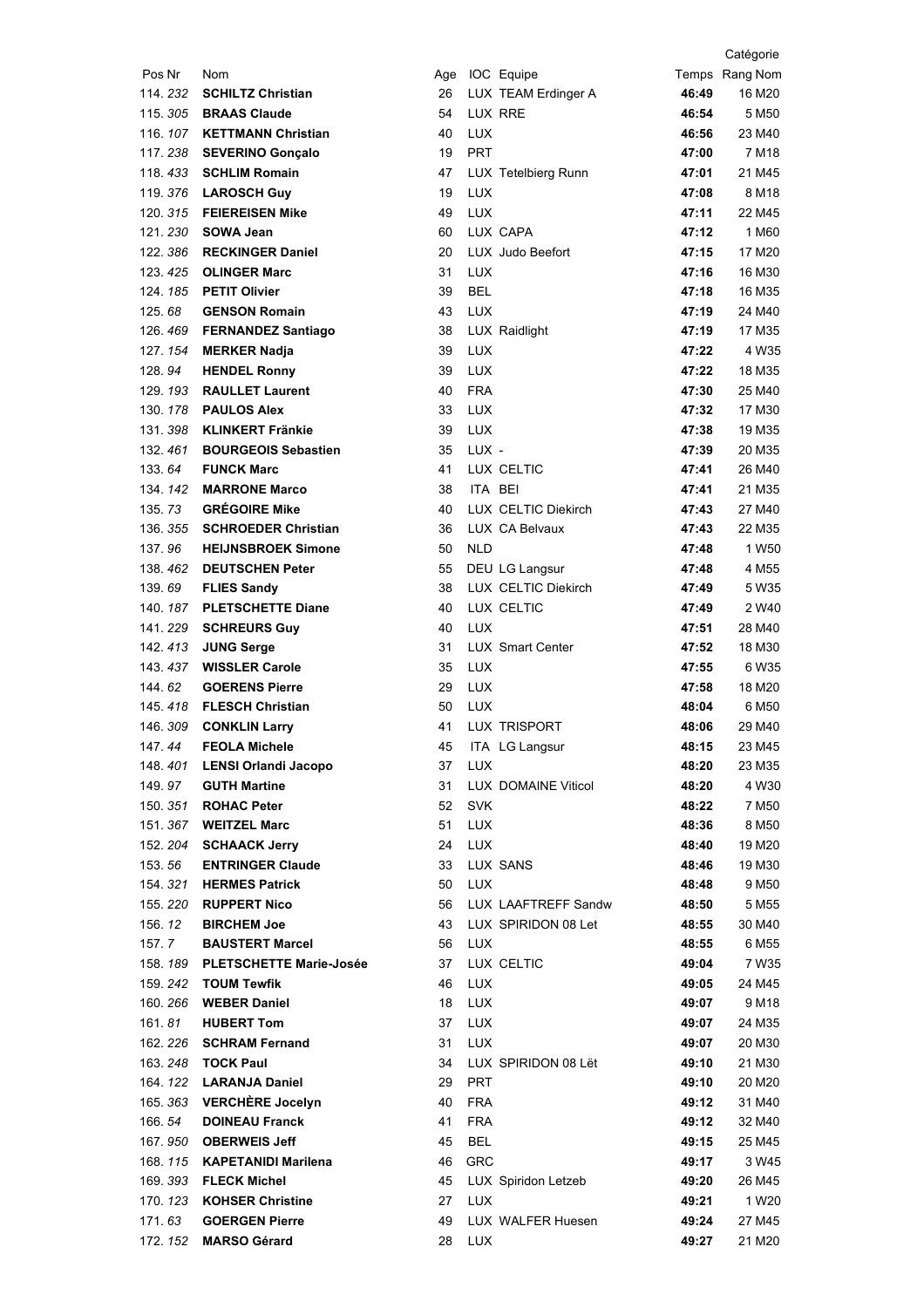|                   |                                                 |          |            |                                            |                | Catégorie          |
|-------------------|-------------------------------------------------|----------|------------|--------------------------------------------|----------------|--------------------|
| Pos Nr            | Nom                                             |          |            | Age IOC Equipe                             |                | Temps Rang Nom     |
| 173.160           | <b>LOPES Steve</b>                              | 21       | <b>PRT</b> |                                            | 49:31          | 22 M20             |
| 174.267           | <b>WALERIUS John</b>                            | 18       |            | LUX US Bc 01                               | 49:32          | 10 M18             |
| 175.79            | <b>GENSON Jean-Paul</b>                         | 49       | <b>LUX</b> |                                            | 49:33          | 28 M45             |
| 176.434           | <b>WENNER Alain</b>                             | 41       |            | LUX Team Laufcampus                        | 49:34          | 33 M40             |
| 177, 400          | <b>KESSELER Claude</b>                          | 39       | LUX -      |                                            | 49:38          | 25 M35             |
| 178.1             | <b>BECK Simon</b>                               | 41       | <b>LUX</b> |                                            | 49:38          | 34 M40             |
|                   | 179.445 THRIES Mike                             | 28       |            | LUX CAPA                                   | 49:42          | 23 M20             |
|                   | 180. 103 KIEFER Carole                          | 29       |            | LUX CAEG Grevenmach                        | 49:52          | 2 W <sub>20</sub>  |
| 181.120           | <b>JONES Carlo</b>                              | 50       | <b>LUX</b> |                                            | 50:02          | 10 M <sub>50</sub> |
|                   | 182. 272 WAGNER Jhemp                           | 54       | LUX        |                                            | 50:03          | 11 M <sub>50</sub> |
| 183.347           | <b>PAULUS Pierre</b>                            | 33       | LUX        |                                            | 50:06          | 22 M30             |
| 184. <i>453</i>   | <b>KAYSER Eliane</b>                            | 38       | <b>LUX</b> |                                            | 50:08          | 8 W35              |
|                   | 185.482 DE WAHA Yves                            | 28       | <b>LUX</b> |                                            | 50:08          | 24 M20             |
|                   | 186. 273 STEFFEN Claude                         | 46       |            | LUX LT Hesper                              | 50:10          | 29 M45             |
|                   | 187. 127 LEMAIRE Raphael                        | 18       | <b>LUX</b> |                                            | 50:17          | 11 M18             |
| 188.55            | <b>DOS SANTOS R. Helder</b>                     | 40       | <b>LUX</b> |                                            | 50:19          | 35 M40             |
| 189, 289          | <b>WENGLER Yves</b>                             | 47<br>68 |            | LUX CLUB Open<br>LUX RRE-LL-SPIRIDON       | 50:19          | 30 M45             |
| 190.53<br>191.432 | <b>FLAMMANG Gust</b>                            |          |            |                                            | 50:23          | 2 M65              |
| 192.144           | <b>KONDER Christiane</b><br><b>MARX Manfred</b> | 42<br>49 |            | DEU LT FSV Ralingen<br>DEU LT-FSV Ralingen | 50:29          | 3 W40<br>31 M45    |
| 193.450           | <b>BRUIJN Marcel</b>                            | 37       | <b>GER</b> |                                            | 50:30<br>50:30 | 26 M35             |
| 194.84            | <b>HALSDORF Halli (Patrick)</b>                 | 43       |            | LUX BERDORFERLAF As                        | 50:32          | 36 M40             |
|                   | 195. 324 HOOGVELD Roel                          | 33       | <b>NLD</b> |                                            | 50:35          | 23 M30             |
| 196.58            | <b>DUNKEL Laurent</b>                           | 42       |            | LUX GIWENICH Runner                        | 50:36          | 37 M40             |
|                   | 197. 343 MEDERNACH Simone                       | 27       | LUX        |                                            | 50:44          | 3 W <sub>20</sub>  |
| 198.342           | <b>MEDERNACH Simone</b>                         | 27       | <b>LUX</b> |                                            | 50:44          | 4 W <sub>20</sub>  |
| 199.166           | <b>MULLER Annette</b>                           | 45       |            | LUX CAPA                                   | 50:50          | 4 W45              |
| 200.140           | <b>LOOS Didier</b>                              | 39       |            | LUX BERDORFERLAF                           | 50:51          | 27 M35             |
| 201.427           | <b>MULLER Roland</b>                            | 36       | <b>LUX</b> |                                            | 50:53          | 28 M35             |
|                   | 202. 422 KRAUS Lorence                          | 36       | <b>LUX</b> |                                            | 50:54          | 9 W35              |
|                   | 203. 147 LUDOVICY Jean                          | 69       | LUX        |                                            | 50:56          | 3 M65              |
|                   | 204.269 WEIS Christian                          | 21       | <b>LUX</b> |                                            | 51:01          | 25 M20             |
|                   | 205. 352 SCHAACK Nico                           | 54       |            | LUX 4 Runner.Cc                            | 51:02          | 12 M <sub>50</sub> |
|                   | 206. 356 SILVA Philippe                         | 43       |            | LUX SPIRIDON                               | 51:02          | 38 M40             |
|                   | 207. 110 KESSELER Steve                         | 33       | <b>LUX</b> |                                            | 51:02          | 24 M30             |
|                   | 208. 126 KREMER Paule                           | 22       | <b>LUX</b> |                                            | 51:06          | 5 W20              |
|                   | 209. 362 VAN DYCK Pascal                        | 38       | LUX        |                                            | 51:14          | 29 M35             |
|                   | 210. 474 SCHILTZ Christiane                     | 51       |            | LUX Walfer Huesen                          | 51:14          | 2 W <sub>50</sub>  |
|                   | 211. 287 WINTERSDORF Marc                       | 33       |            | LUX PRIVE                                  | 51:15          | 25 M30             |
|                   | 212. 184 PIRROTTE Frank                         | 49       |            | LUX SALES-LENTZ Run                        | 51:19          | 32 M45             |
|                   | 213.471 NEY Rene                                | 50       | LUX -      |                                            | 51:23          | 13 M50             |
|                   | 214. 136 KOCH Tessy<br>215. 135 KOCH Edmond     | 53       | <b>LUX</b> |                                            | 51:30          | 3 W <sub>50</sub>  |
| 216.52            | <b>FISCHBACH Jerry</b>                          | 53<br>43 | <b>LUX</b> | LUX LT Hesper                              | 51:30<br>51:33 | 14 M50<br>39 M40   |
|                   | 217. 284 ZIMMER Jean                            | 49       | <b>LUX</b> |                                            | 51:39          | 33 M45             |
|                   | 218. 286  WERNER Dirk                           | 45       |            | LUX TRÄNTELER                              | 51:40          | 34 M45             |
|                   | 219.428 FILDIG Marco                            | 45       | LUX        |                                            | 51:41          | 35 M45             |
|                   | 220. 257 TAVARES Henrique                       | 46       | PRT        |                                            | 51:42          | 36 M45             |
|                   | 221. 281 WOHL Josée                             | 44       | LUX        |                                            | 51:43          | 4 W40              |
|                   | 222. 208 RODEN Jeff                             | 40       | LUX /      |                                            | 51:43          | 40 M40             |
| 223.67            | <b>GOEDERT Jean-Paul</b>                        | 46       | <b>LUX</b> |                                            | 51:44          | 37 M45             |
| 224.118           | <b>JOHANNS-BECKER Romaine</b>                   | 42       | <b>LUX</b> |                                            | 51:49          | 5 W40              |
|                   | 225. 113 IRTHUM Paul                            | 45       | <b>LUX</b> |                                            | 51:57          | 38 M45             |
| 226.95            | <b>HAMER Alain</b>                              | 45       | <b>LUX</b> |                                            | 51:57          | 39 M45             |
|                   | 227.335 KOOB Olli                               | 35       |            | LUX RAIFFEISEN                             | 51:57          | 30 M35             |
|                   | 228. 274 WEEMAES Maxim                          | 14       |            | <b>BEL CELTIC Dikrech</b>                  | 52:06          | 1 M14              |
|                   | 229.177 NICKELS Dominique                       | 43       | <b>LUX</b> |                                            | 52:10          | 41 M40             |
| 230.43            | <b>FISCH Claudine</b>                           | 54       |            | LUX ROAD Runners Ec                        | 52:21          | 4 W <sub>50</sub>  |
|                   | 231. 365 WEILER Jean-Marie                      | 47       |            | LUX AMICALE P&t                            | 52:27          | 40 M45             |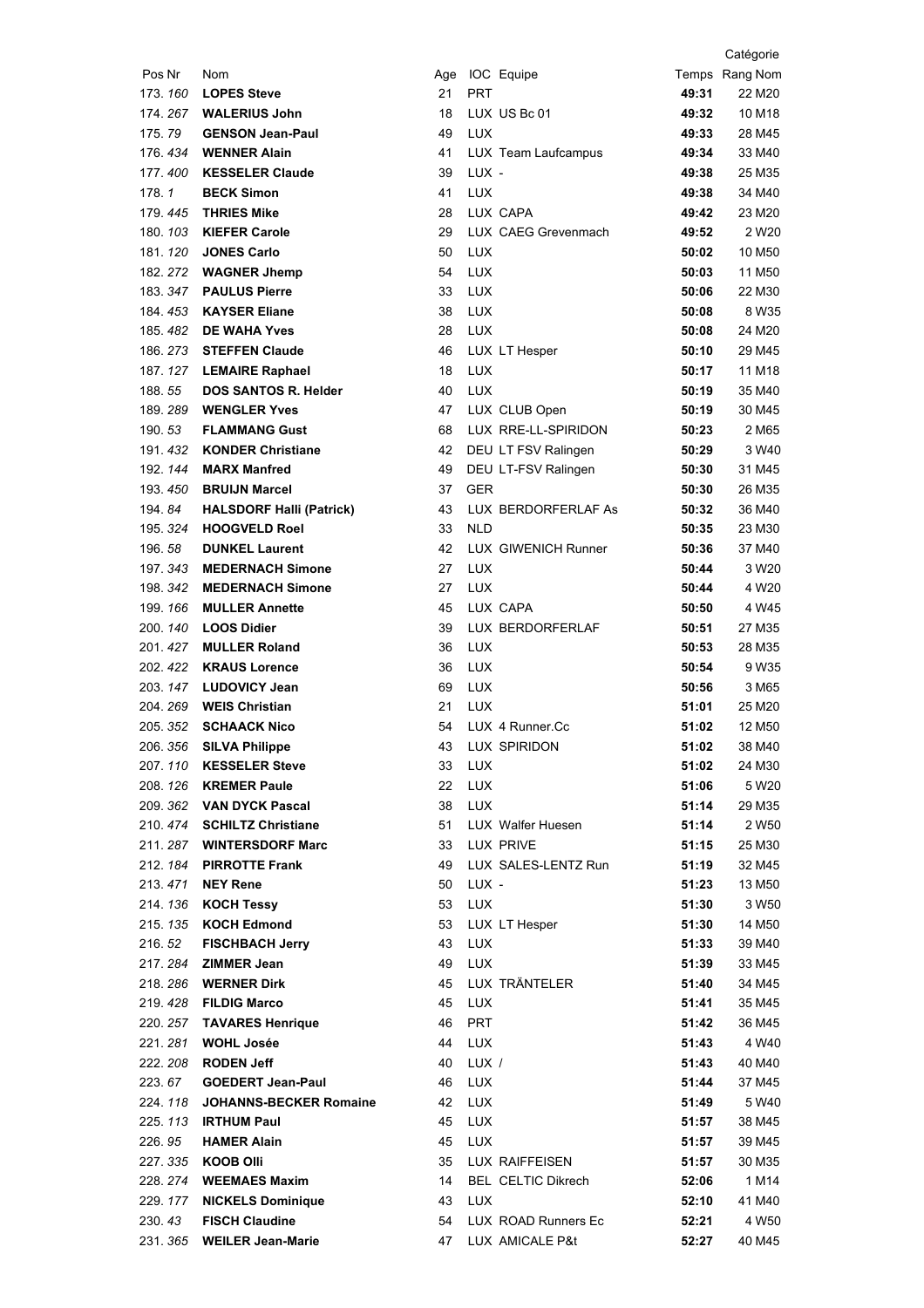|                     |                                                                |          |            |                     |                | Catégorie          |
|---------------------|----------------------------------------------------------------|----------|------------|---------------------|----------------|--------------------|
| Pos Nr              | Nom                                                            |          |            | Age IOC Equipe      |                | Temps Rang Nom     |
| 232.78              | <b>GONZALEZ Lima Daniel</b>                                    | 23       | <b>ESP</b> |                     | 52:40          | 26 M20             |
| 233, 231            | <b>SPAUS Patrick</b>                                           | 40       | <b>LUX</b> |                     | 52:41          | 42 M40             |
| 234, 484            | <b>DE TOFFOL Walter</b>                                        | 56       | <b>LUX</b> |                     | 52:47          | 7 M <sub>55</sub>  |
| 235.297             | <b>WINDAL Tamara</b>                                           | 13       |            | LUX WINCZI Spirit   | 52:47          | 1 W12              |
| 236.296             | <b>WINDAL Thierry</b>                                          | 41       |            | LUX WINCZI Spirit   | 52:48          | 43 M40             |
| 237.150             | <b>MERGEN Marguy</b>                                           | 50       | <b>LUX</b> |                     | 52:49          | 5 W <sub>50</sub>  |
| 238, 349            | <b>REISDORF Susie</b>                                          | 45       |            | LUX DEXIA Bil Runne | 52:54          | 5 W45              |
| 239.60              | <b>DOMINGOS Teresa</b>                                         | 37       |            | PRT CAPA Ettelbruck | 52:56          | 10 W35             |
|                     | 240. 353 SCHENK Patrick                                        | 45       |            | LUX AASL-WILTZ      | 52:56          | 41 M45             |
|                     | 241. 124 KLEIN Jo                                              | 17       | <b>LUX</b> |                     | 53:01          | 4 M16              |
| 242.91              | <b>HEINRICH Georges</b>                                        | 39       | LUX        |                     | 53:04          | 31 M35             |
| 243.196             | <b>POVOA Carlos</b>                                            | 47       | <b>LUX</b> |                     | 53:04          | 42 M45             |
| 244.159             | <b>MATIAS Christophe</b>                                       | 38       | <b>PRT</b> |                     | 53:04          | 32 M35             |
| 245.71              | <b>FLESCH Françoise</b>                                        | 44       | <b>LUX</b> |                     | 53:10          | 6 W40              |
| 246, 173            | <b>NOGUEIRA Joaquin</b>                                        | 55       | <b>PRT</b> |                     | 53:10          | 8 M <sub>55</sub>  |
| 247.87              | <b>GRUBER Laurent</b>                                          | 47       | <b>LUX</b> |                     | 53:13          | 43 M45             |
| 248.452             | <b>REICHERT Stephie</b><br><b>HÖLZMER Richard</b>              | 31       | <b>LUX</b> |                     | 53:18          | 5 W30              |
| 249.89              |                                                                | 50       | DEU        |                     | 53:18          | 15 M50             |
| 250.30              | <b>CONER Romain</b>                                            | 30       | <b>LUX</b> |                     | 53:22          | 26 M30             |
| 251.176<br>252, 389 | <b>O'CALLAGHAN Fergus</b><br><b>BURGHARD Harald</b>            | 39<br>53 |            | IRL ELIZABETH/CAMIL | 53:25<br>53:27 | 33 M35             |
| 253.34              | <b>DE KROON Jan</b>                                            | 43       | LUX        | LUX RRE Echternach  | 53:37          | 16 M50<br>44 M40   |
|                     | 254. 209 RIPPINGER Mike                                        | 36       |            | LUX MAACHER Lycée   | 53:40          | 34 M35             |
|                     | 255. 218 REIFFERS Michel                                       | 55       | <b>LUX</b> |                     | 53:40          | 9 M <sub>55</sub>  |
| 256.26              | <b>CHISWELL Kevin</b>                                          | 51       | <b>GBR</b> |                     | 53:41          | 17 M <sub>50</sub> |
|                     | 257.172 ORIGER Anne-Marie                                      | 18       | <b>LUX</b> |                     | 53:42          | 1 W18              |
| 258.155             | <b>MEYER Véronique</b>                                         | 33       | <b>LUX</b> |                     | 53:42          | 6 W30              |
| 259.40              | <b>DISIPIO Andrew</b>                                          | 25       | CAN        |                     | 53:45          | 27 M20             |
| 260.212             | <b>SCHEERS Roland</b>                                          | 50       | <b>BEL</b> |                     | 53:47          | 18 M50             |
|                     | 261. 125 KLEIN Roger                                           | 53       | <b>LUX</b> |                     | 53:53          | 19 M <sub>50</sub> |
|                     | 262. 210 REINERT Carlo                                         | 36       | <b>LUX</b> |                     | 53:54          | 35 M35             |
|                     | 263. 326 HOSCHEID Gilbert                                      | 56       | <b>LUX</b> |                     | 53:54          | 10 M <sub>55</sub> |
| 264.391             | <b>HOLUBAROVA Sarka</b>                                        | 28       | <b>LUX</b> |                     | 54:06          | 6 W <sub>20</sub>  |
|                     | 265. 133 LAUER Jackie                                          |          |            | 27 LUX CAEG         | 54:07          | 7 W20              |
| 266.165             | <b>NEISES Carlo</b>                                            | 45       | LUX        |                     | 54:08          | 44 M45             |
| 267.99              | <b>HALIN Jérôme</b>                                            | 37       | <b>FRA</b> |                     | 54:12          | 36 M35             |
| 268.121             | <b>LOHBECK Camille</b>                                         | 42       | <b>LUX</b> |                     | 54:15          | 45 M40             |
| 269.33              | <b>DEUTSCH Guido</b>                                           | 43       | DEU        |                     | 54:17          | 46 M40             |
| 270.14              | <b>BOLLENDORFF Jean-Marie</b>                                  | 46       | <b>LUX</b> |                     | 54:17          | 45 M45             |
|                     | 271.460 MOSR Miroslav                                          | 42       | <b>LUX</b> |                     | 54:19          | 47 M40             |
|                     | 272.404 MOROLDO Jean-Marie                                     | 51       |            | LUX Tetelbierg Runn | 54:21          | 20 M50             |
| 273.378             | <b>SPEICHER Chris</b>                                          | 15       | <b>LUX</b> |                     | 54:22          | 2 M14              |
|                     | 274.395 EIFFES Georges                                         | 50       | <b>LUX</b> |                     | 54:24          | 21 M50             |
| 275.167             | <b>ORIGER-MERSCH Maisy</b>                                     | 44       |            | LUX ASPORT          | 54:33          | 7 W <sub>40</sub>  |
| 276.3               | <b>BENNER Romain</b>                                           | 39       | LUX        |                     | 54:35          | 37 M35             |
| 277.320             | <b>GRAGLIA Robert</b>                                          | 41       | <b>LUX</b> |                     | 54:37          | 48 M40             |
|                     | 278. 385 COLLINGNON Jerry<br>279. 264 VANDERVAEREN Jean-Michel | 30<br>18 |            | LUX Pompjeen Berdor | 54:41          | 27 M30             |
|                     | 280. 409 LE Port Stephane                                      | 38       | LUX<br>LUX |                     | 54:41<br>54:55 | 12 M18<br>38 M35   |
|                     | 281. 225 SCHINTGEN Jean-Marie                                  | 56       | <b>LUX</b> |                     | 55:00          | 11 M <sub>55</sub> |
| 282.211             | <b>SCHARFF Marion</b>                                          | 42       | <b>LUX</b> |                     | 55:03          | 8 W40              |
|                     | 283. 372 HENRY Nicola                                          | 44       | LUX -      |                     | 55:07          | 9 W40              |
| 284.222             | <b>SCHROEDER Sophie</b>                                        | 38       | LUX        |                     | 55:07          | 11 W35             |
| 285.312             | <b>DIDLINGER Yannick</b>                                       | 41       | <b>LUX</b> |                     | 55:07          | 10 W40             |
| 286.228             | <b>SCHMIT Emile</b>                                            | 37       | LUX        |                     | 55:10          | 39 M35             |
|                     | 287.467 MERTENS Liette                                         | 35       | <b>LUX</b> |                     | 55:14          | 12 W35             |
|                     | 288. 108 KIEFFER Joe                                           | 25       | <b>LUX</b> |                     | 55:15          | 28 M20             |
| 289.92              | <b>HOFFMANN Annick</b>                                         | 27       | LUX /      |                     | 55:19          | 8 W <sub>20</sub>  |
| 290.381             | <b>REIS Manuel</b>                                             | 53       | LUX        |                     | 55:23          | 22 M50             |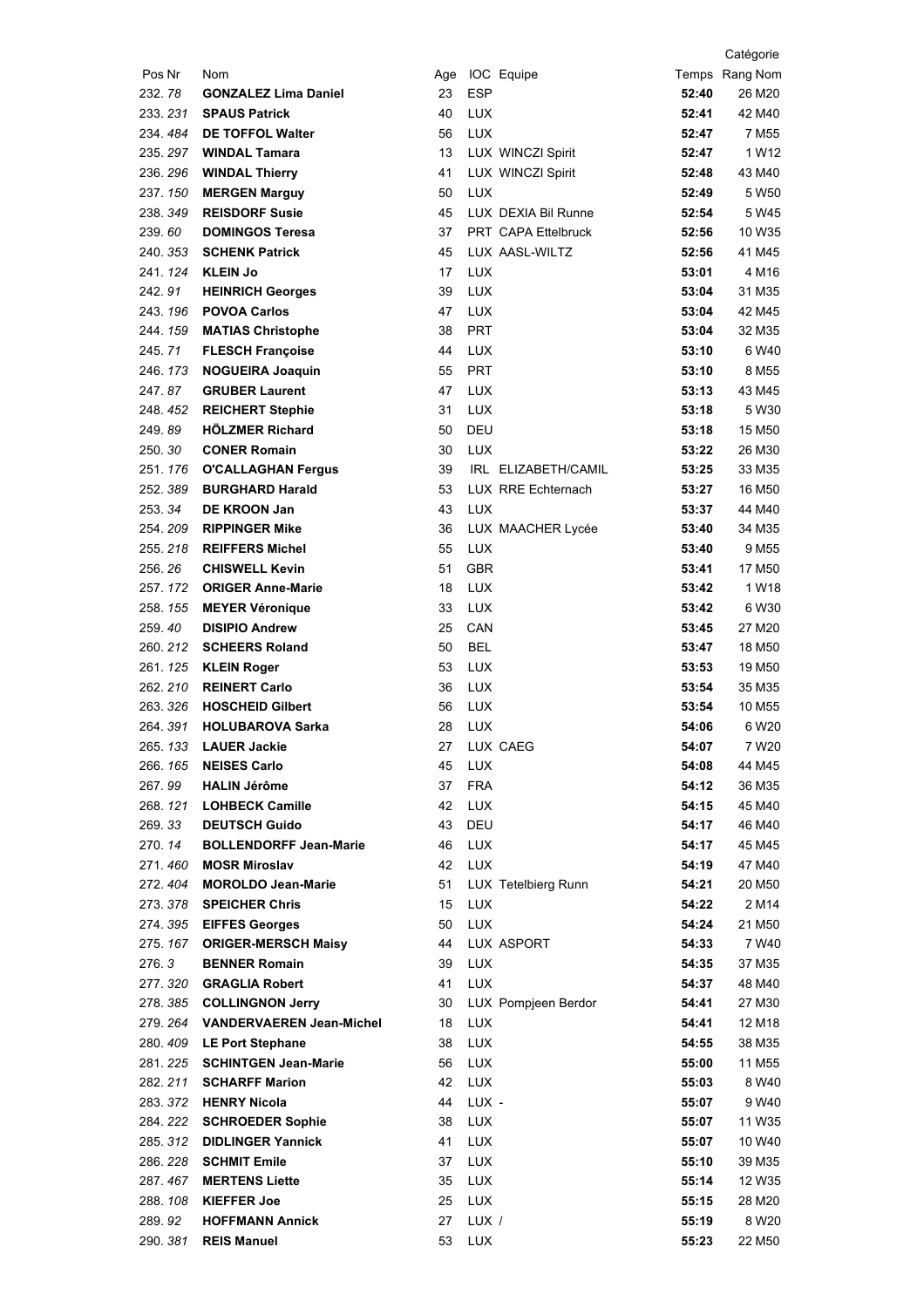|                  |                                                   |          |                   |                               |                | Catégorie                               |
|------------------|---------------------------------------------------|----------|-------------------|-------------------------------|----------------|-----------------------------------------|
| Pos Nr           | Nom                                               |          |                   | Age IOC Equipe                |                | Temps Rang Nom                          |
| 291.301          | <b>BACKES Michèle</b>                             | 39       | <b>LUX</b>        |                               | 55:32          | 13 W35                                  |
| 292, 217         | <b>SCHEIER Roland</b>                             | 49       | <b>LUX</b>        |                               | 55:43          | 46 M45                                  |
| 293.392          | <b>PAVEL Mika</b>                                 | 32       | <b>LUX</b>        |                               | 55:46          | 28 M30                                  |
| 294.438          | <b>BAUM Henri</b>                                 | 57       | <b>LUX</b>        |                               | 55:46          | 12 M <sub>55</sub>                      |
| 295, 200         | <b>RAYMOND Feiten</b>                             | 36       |                   | LUX TG Konz                   | 55:53          | 40 M35                                  |
| 296, 481         | <b>FOLSCHEID Renee</b>                            | 43       |                   | LUX CAPA                      | 55:54          | 11 W40                                  |
| 297.357          | <b>SMITS Andre</b>                                | 48       | <b>NLD</b>        |                               | 55:55          | 47 M45                                  |
| 298.168          | <b>NEY Camille</b>                                | 45       |                   | LUX RTL Runners Tea           | 56:01          | 48 M45                                  |
| 299.237          | <b>SCHINTGEN Annette</b>                          | 55       | LUX               |                               | 56:04          | 1 W <sub>55</sub>                       |
| 300.37<br>301.38 | <b>CONTER Janina</b>                              | 20       | <b>LUX</b>        |                               | 56:22          | 9 W <sub>20</sub>                       |
| 302.32           | <b>CONTER Georges</b><br><b>COURTEHOUTE Karin</b> | 56<br>51 |                   | LUX AMICALE P&t<br>LUX CELTIC | 56:22<br>56:24 | 13 M <sub>55</sub><br>6 W <sub>50</sub> |
|                  | 303. 390 SCHINTGEN Anouck                         | 27       | <b>LUX</b>        |                               | 56:29          | 10 W <sub>20</sub>                      |
|                  | 304. 291 WEYRICH Patrick                          | 47       | <b>LUX</b>        |                               | 56:37          | 49 M45                                  |
|                  | 305. 383 FEHLEN Patrick                           | 42       | <b>LUX</b>        |                               | 56:43          | 49 M40                                  |
|                  | 306. 247 THIELEN Ramon                            | 39       |                   | LUX HIGHFOREST Cros           | 56:49          | 41 M35                                  |
| 307.332          | <b>KLEMAN Chris</b>                               | 38       | <b>LUX</b>        |                               | 57:00          | 42 M35                                  |
| 308.285          | <b>WELTER Kristina</b>                            | 39       | <b>LUX</b>        |                               | 57:07          | 14 W35                                  |
| 309.202          | <b>SCHANEN Marc</b>                               | 29       | <b>LUX</b>        |                               | 57:10          | 29 M20                                  |
| 310.410          | <b>MAJERUS Marianne</b>                           | 44       | <b>LUX</b>        |                               | 57:12          | 12 W40                                  |
|                  | 311, 278 WEILER Frank                             | 39       | <b>LUX</b>        |                               | 57:12          | 43 M35                                  |
|                  | 312. 239 SCHOCKMEL Marc                           | 44       | <b>LUX</b>        |                               | 57:12          | 50 M40                                  |
|                  | 313. 373 OESTREICHER Alain                        | 43       | <b>LUX</b>        |                               | 57:12          | 51 M40                                  |
|                  | 314. 279 WEILER Sandy                             | 34       | <b>LUX</b>        |                               | 57:12          | 7 W30                                   |
| 315.51           | <b>FAIRBARNS Fabien</b>                           | 43       |                   | FRA HAPPY Feet                | 57:12          | 52 M40                                  |
| 316.4            | <b>BINNA Norry</b>                                | 52       |                   | LUX HAPPYFEET                 | 57:13          | 23 M50                                  |
|                  | 317.446 <b>SAUBER Tom</b>                         | 25       | <b>LUX</b>        |                               | 57:20          | 30 M20                                  |
| 318.375          | <b>PISTOLA Joe</b>                                | 20       | <b>LUX</b>        |                               | 57:23          | 31 M20                                  |
| 319.117          | <b>HUBERTY Claire</b>                             | 17       | <b>LUX</b>        |                               | 57:28          | 1 W16                                   |
| 320.311          | <b>DEIMEL Helmut</b>                              | 46       | <b>LUX</b>        |                               | 57:33          | 50 M45                                  |
|                  | 321. 174 NILLES Jean                              | 58       |                   | LUX CELTIC                    | 57:35          | 14 M <sub>55</sub>                      |
|                  | 322. 252 THEIN Sandra                             | 38       | <b>LUX</b>        |                               | 57:38          | 15 W35                                  |
|                  | 323.487 GOERGEN Roby                              | 41       |                   | LUX C.I.D.                    | 57:39          | 53 M40                                  |
| 324.29           | <b>CHARPENTIER Patrick</b>                        | 37       | <b>BEL</b>        |                               | 57:56          | 44 M35                                  |
| 325.407          | <b>FEYEREISEN Carlo</b>                           | 45       | <b>LUX</b>        |                               | 57:57          | 51 M45                                  |
| 326.50           | <b>EHMANN Lydie</b>                               | 37       |                   | LUX CELTIC                    | 58:02          | 16 W35                                  |
| 327.170          | <b>OSULLIVAN Kathryn</b>                          | 47       | <b>GBR</b>        |                               | 58:05          | 6 W45                                   |
| 328.394          | <b>THEIS Jörg</b>                                 | 41       | <b>GER</b>        |                               | 58:18          | 54 M40                                  |
| 329.396          | <b>MARSO Marie</b>                                | 44       | <b>LUX</b>        |                               | 58:20          | 13 W40                                  |
| 330.359          | <b>STEYER Manon</b>                               | 42       | <b>LUX</b>        |                               | 58:21          | 14 W40                                  |
|                  | 331. 243 TOUM Rachel                              | 48       | GBR               |                               | 58:25          | 7 W45                                   |
| 332.473          | <b>REITZ Johny</b>                                | 64       | LUX               |                               | 58:26          | 2 M60                                   |
| 333.145          | <b>LORRANG Nadia</b>                              | 24       | <b>LUX</b>        |                               | 58:29          | 11 W20                                  |
| 334.447          | <b>WILLEMS Daniel</b>                             | 24       | LUX               |                               | 58:35          | 32 M20                                  |
| 335.249          | <b>SPIES Mike</b><br>336.435 HERMAN Carmen        | 33<br>33 | LUX<br><b>LUX</b> |                               | 58:36<br>58:36 | 29 M30<br>8 W30                         |
|                  | 337. 288 <b>ZIMMER Henri</b>                      | 51       |                   | LUX WALFER Huesen             | 58:40          | 24 M50                                  |
| 338.28           | <b>CLAESSEN Filip</b>                             | 41       | <b>BEL</b>        |                               | 58:45          | 55 M40                                  |
|                  | 339.417 <b>ZANON Gabriel</b>                      | 46       | <b>LUX</b>        |                               | 58:52          | 52 M45                                  |
|                  | 340. 458 SCHLEICH Patrice                         | 33       |                   | LUX Husting &                 | 59:02          | 9 W30                                   |
| 341.455          | <b>NEUBERG-SCHLEICH Christiane</b>                | 38       |                   | <b>LUX Husting Reiser</b>     | 59:02          | 17 W35                                  |
| 342.100          | <b>HOFFMANN Sonja</b>                             | 41       | <b>LUX</b>        |                               | 59:21          | 15 W40                                  |
| 343.387          | <b>RECKINGER-RIES Felicie</b>                     | 50       |                   | LUX Judo Beefort              | 59:28          | 7 W <sub>50</sub>                       |
| 344.282          | <b>WUJANZ Bernd</b>                               | 55       |                   | <b>DEU RRE</b>                | 59:29          | 15 M55                                  |
| 345.182          | <b>REGEMWETTER Gaby</b>                           | 48       |                   | LUX NÉANT                     | 59:30          | 8 W45                                   |
| 346.382          | <b>RIES Claude</b>                                | 18       | <b>LUX</b>        |                               | 59:32          | 13 M18                                  |
| 347.405          | <b>RIEHL Marc</b>                                 | 34       | LUX               |                               | 59:56          | 30 M30                                  |
| 348.334          | KOOB Jérôme                                       | 15       | LUX               |                               | 1:00:26        | 3 M14                                   |
| 349.188          | <b>PISTOLA Yvonne</b>                             | 45       | LUX               |                               | 1:00:45        | 9 W45                                   |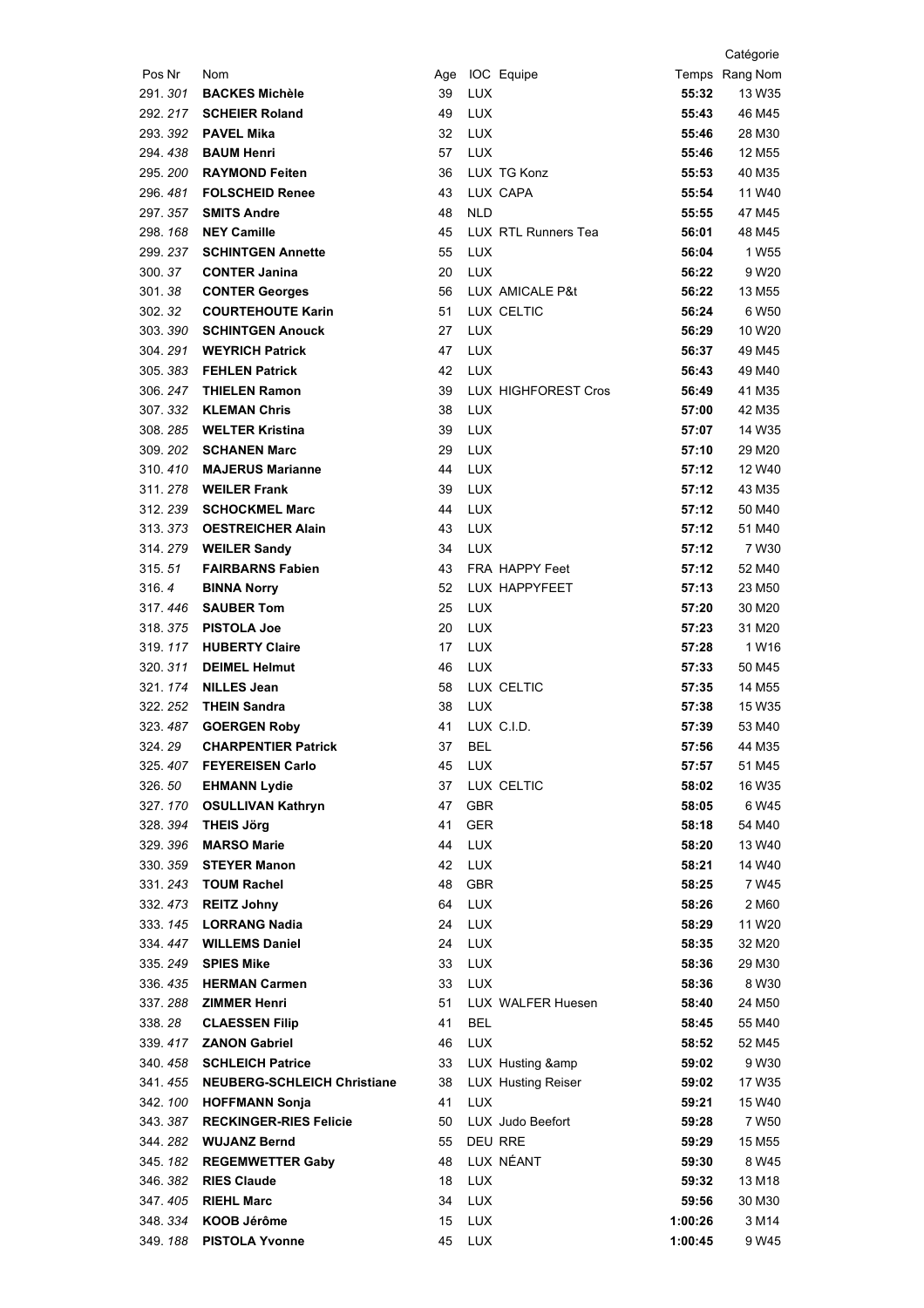|          |                                                  |          |            |                                           |                    | Catégorie                   |
|----------|--------------------------------------------------|----------|------------|-------------------------------------------|--------------------|-----------------------------|
| Pos Nr   | Nom                                              |          |            | Age IOC Equipe                            |                    | Temps Rang Nom              |
| 350.80   | <b>GLOESENER Jeff</b>                            | 29       | <b>LUX</b> |                                           | 1:00:46            | 33 M20                      |
| 351.179  | <b>MULHOLLAND Anne</b>                           | 50       | <b>GBR</b> |                                           | 1:01:01            | 8 W <sub>50</sub>           |
| 352.403  | <b>JENTGES-GLESENER Michele</b>                  | 38       |            | <b>LUX Trispeed Mamer</b>                 | 1:01:21            | 18 W35                      |
| 353.304  | <b>BODEN Jean</b>                                | 49       |            | LUX SPIRIDON 08 Lët                       | 1:01:26            | 53 M45                      |
| 354.197  | <b>PIERSON Christiane</b>                        | 42       |            | LUX LAFSCHLAPPEN                          | 1:01:28            | 16 W40                      |
| 355.48   | <b>ESPEN Josiane</b>                             | 44       | <b>LUX</b> |                                           | 1:01:29            | 17 W40                      |
|          | 356. 109 KESSLER Marika                          | 40       |            | DEU MARIENHAUSKLINI                       | 1:01:30            | 18 W40                      |
|          | 357.399 WEBER Valerie                            | 33       | <b>LUX</b> |                                           | 1:01:53            | 10 W30                      |
| 358.411  | <b>GUDMANNSSON Julia</b>                         | 14       | LUX        |                                           | 1:02:14            | 1 W <sub>14</sub>           |
|          | 359.377 CONKLIN Monique                          | 40       |            | LUX Trisport                              | 1:02:31            | 19 W40                      |
| 360.379  | <b>KAUFFMANN Christiane</b>                      | 38       |            | LUX Trisport                              | 1:02:31            | 19 W35                      |
| 361. 224 | <b>SORENSEN Karina</b>                           | 36       | <b>LUX</b> |                                           | 1:02:32            | 20 W35                      |
| 362.412  | <b>GUDMANNSSON Annette</b>                       | 41       | LUX        |                                           | 1:02:37            | 20 W40                      |
| 363.466  | <b>MATHIEU Malou</b>                             | 28       | LUX -      |                                           | 1:02:37            | 12 W <sub>20</sub>          |
|          | 364. 190 PESCH Denise                            | 42       | <b>LUX</b> |                                           | 1:02:46            | 21 W40                      |
| 365.86   | <b>HAAS-FAACK Danielle</b>                       | 38       | <b>LUX</b> |                                           | 1:02:47            | 21 W35                      |
| 366.254  | <b>TURCHI Antonio</b>                            | 48       | <b>LUX</b> |                                           | 1:02:51            | 54 M45                      |
| 367.298  | <b>WINDAL Noa</b>                                | 8        |            | LUX WINCZI Spirit                         | 1:02:52            | 1 M08                       |
| 368.25   | <b>CHISWELL Alda</b>                             | 41       | <b>LUX</b> |                                           | 1:03:05            | 22 W40                      |
| 369.114  | <b>JUNCKER Christophe</b>                        | 26       | <b>LUX</b> |                                           | 1:03:13            | 34 M20                      |
| 370.141  | <b>MAZOUIN Paul</b>                              | 47       | <b>LUX</b> |                                           | 1:03:21            | 55 M45                      |
|          | 371.374 TIBESART Josiane                         | 40       | <b>LUX</b> |                                           | 1:03:28            | 23 W40                      |
|          | 372. 295 WINDAL Dorothée                         | 40       |            | LUX WINCZI Spirit                         | 1:03:33            | 24 W40                      |
| 373.45   | <b>EDER Nadine</b>                               | 38       | <b>LUX</b> |                                           | 1:03:35            | 22 W35                      |
| 374.198  | <b>POMMERELL Corinne</b>                         | 44       | LUX        |                                           | 1:03:36            | 25 W40                      |
| 375.406  | <b>KIESCH Sauber Aline</b>                       | 51       |            | LUX CELTIC                                | 1:03:36            | 9 W <sub>50</sub>           |
| 376.265  | <b>VALLIERE Karine</b>                           | 40       | <b>FRA</b> |                                           | 1:03:38            | 26 W40                      |
| 377.253  | <b>TURCHI-EIFES Claudine</b>                     | 48       | <b>LUX</b> |                                           | 1:03:44            | 10 W45                      |
| 378.464  | <b>STIEL Raymond</b>                             | 56       | LUX        |                                           | 1:04:00            | 16 M <sub>55</sub>          |
| 379.83   | <b>GROS Marc</b>                                 | 39       | <b>LUX</b> |                                           | 1:04:03            | 45 M35                      |
| 380.76   | <b>FRANCOIS Laurent</b>                          | 26       | <b>LUX</b> |                                           | 1:04:57            | 35 M20                      |
|          | 381.306 BRUST Moris                              | 13       |            | LUX CAPA                                  | 1:05:00            | 1 M12                       |
|          | 382. 263 WEBER Danielle                          | 28       | LUX        |                                           | 1:05:11            | 13 W <sub>20</sub>          |
|          | 383. 234 SPEICHER Lis                            |          | 19 LUX     |                                           | 1:05:11            | 2W18                        |
| 384.489  | <b>SOLNY Christine</b>                           | 47       | <b>LUX</b> |                                           | 1:05:52            | 11 W45                      |
| 385.191  | <b>PINT Annemie</b>                              | 59       |            | <b>DEU MARIENHAUSKLINI</b><br>LUX LCE     | 1:06:56            | 2 W <sub>55</sub>           |
| 386.259  | <b>WALDBILLIG Claire</b><br><b>TIELEMAN Jack</b> | 19       |            |                                           | 1:07:09            | 3 W18                       |
| 387.250  | 388.369 WERSANT Jos                              | 59<br>74 |            | NLD BLOOD Sweat And<br>LUX R.R.ECHTERNACH | 1:07:09            | 17 M <sub>55</sub><br>1 M70 |
| 389.475  | <b>KOLLMESCH Marianne</b>                        | 47       |            | LUX Amicale P&                            | 1:07:11            | 12 W45                      |
| 390.158  | <b>MOFFATT Niki</b>                              | 43       | <b>GBR</b> |                                           | 1:07:12<br>1:07:19 | 27 W40                      |
| 391.149  | <b>MATHIS Carole</b>                             | 38       | <b>FRA</b> |                                           | 1:08:13            | 23 W35                      |
| 392.183  | <b>PEPIN Gérard</b>                              | 45       |            | LUX WALFER Huesen /                       | 1:10:20            | 56 M45                      |
| 393.206  | <b>SCHAACK-HOFFMANN Sylvie Ann</b>               | 47       |            | LUX ORIGINAL Lux(Us                       | 1:11:37            | 13 W45                      |
| 394.23   | <b>CLEMENS Carole</b>                            | 33       | <b>LUX</b> |                                           | 1:12:13            | 11 W30                      |
| 395.397  | <b>KLINKERT Cynthia</b>                          | 36       | <b>LUX</b> |                                           | 1:12:33            | 24 W35                      |
| 396.207  | <b>SCHAACK-HOFFMANN Fernand</b>                  | 53       |            | LUX ORIGINAL Lux(Us                       | 1:14:17            | 25 M50                      |
| 397.11   | <b>CECCON Joe</b>                                | 31       |            | LUX NON                                   | 1:15:48            | 31 M30                      |
|          | 398. 215 SCHEDEL Claudia                         | 28       |            | DEU NON                                   | 1:15:48            | 14 W20                      |
|          | 399. 235 SCHUBERT UIII                           | 40       |            | LUX MUSEK Rollénger                       | 1:15:49            | 28 W40                      |
| 400.85   | <b>GROS Nadine</b>                               | 34       | LUX        |                                           | 1:15:49            | 12 W30                      |
|          |                                                  |          |            |                                           |                    |                             |

DNF: abandon; DSQ: disqualifié; Vitesse en km/h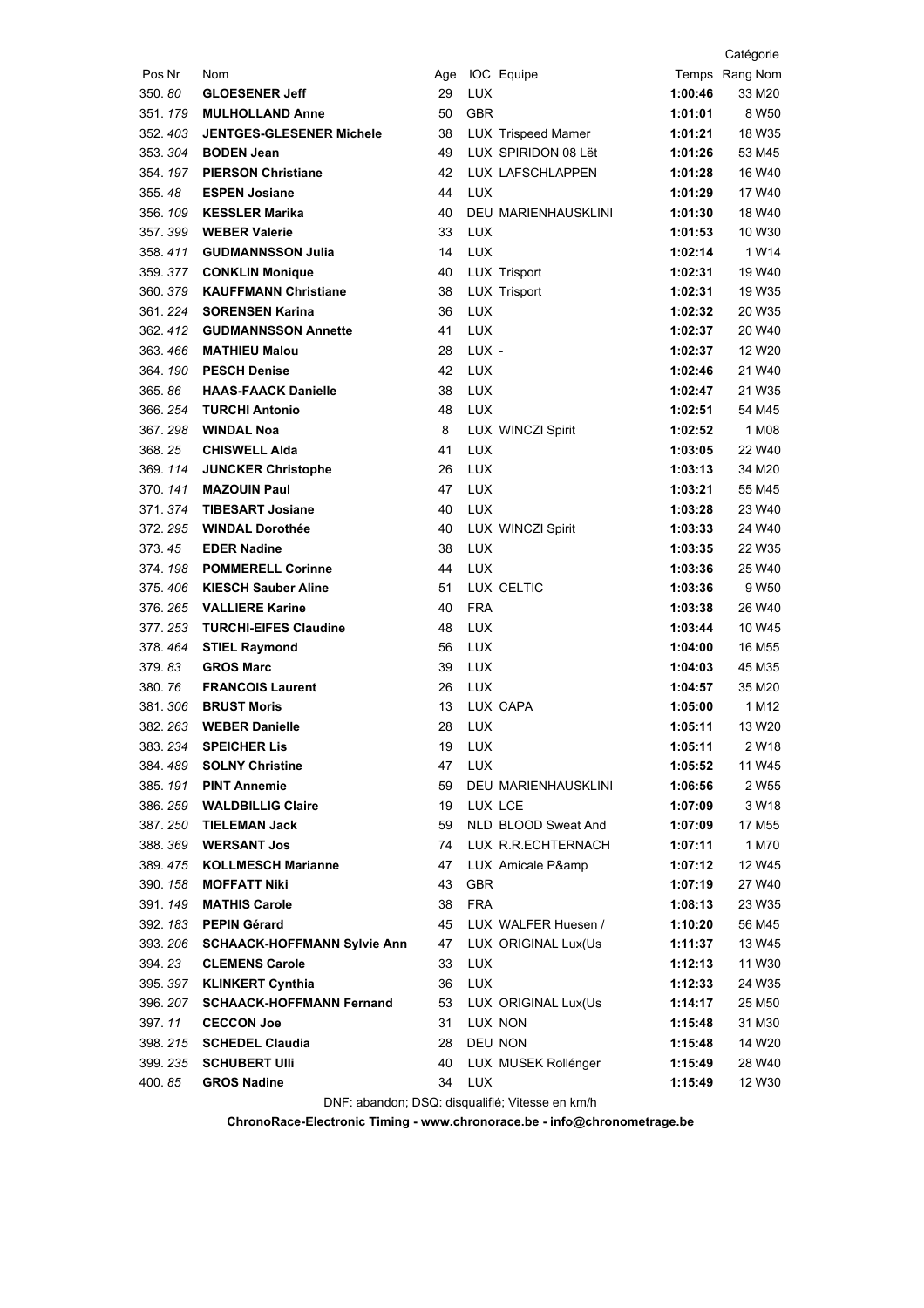## **3. Berdorfer Laf** Berdorf, 12/06/2010, LUX **Kannerleef 1998-2000 - Classement**

|        |                                                 |     |            |                     |       | Catégorie          |
|--------|-------------------------------------------------|-----|------------|---------------------|-------|--------------------|
| Pos Nr | Nom                                             | Age |            | IOC Equipe          | Temps | Rang Nom           |
| 1.862  | <b>BIRCHEM Sam</b>                              | 11  |            | LUX CAD             | 4:17  | 1 M10              |
| 2.961  | <b>RISCH Jo</b>                                 | 12  |            | LUX CAEG            | 4:26  | 1 M12              |
| 3.919  | <b>LAUGS Laurent</b>                            | 12  | <b>LUX</b> |                     | 4:41  | 2 M12              |
| 4.844  | <b>KOPS Scott</b>                               | 10  | <b>LUX</b> |                     | 4:56  | 2 M <sub>10</sub>  |
| 5.976  | <b>SCHROEDER Mathieu</b>                        | 10  |            | LUX C.A.E.G         | 5:02  | 3 M <sub>10</sub>  |
| 6.982  | <b>SPAUS Jacques</b>                            | 12  | <b>LUX</b> |                     | 5:02  | 3 M12              |
| 7.848  | <b>IMANI Henry</b>                              | 11  | <b>LUX</b> |                     | 5:06  | 1 W10              |
| 8.973  | <b>SCHROEDER Aurélie</b>                        | 10  |            | LUX C.A.E.G         | 5:07  | 2 W10              |
| 9.901  | <b>HOFFMANN Tom</b>                             | 11  | <b>LUX</b> |                     | 5:08  | 4 M10              |
| 10.882 | <b>ERNZER Jacques</b>                           | 11  | <b>LUX</b> |                     | 5:11  | 5 M10              |
| 11.811 | <b>LE Port Valentin</b>                         | 10  | <b>LUX</b> |                     | 5:11  | 6 M10              |
| 12.968 | <b>SCHAFFNER Jenna</b>                          | 12  | <b>LUX</b> |                     | 5:11  | 1 W12              |
| 13.906 | <b>KAUFFMANN Jo</b>                             | 11  | LUX        |                     | 5:14  | 7 M10              |
| 14.962 | <b>RISCH Lee</b>                                | 11  |            | LUX CAEG            | 5:17  | 3 W10              |
| 15.994 | <b>WEEMAES Alexi</b>                            | 11  | <b>BEL</b> |                     | 5:21  | 4 W10              |
| 16.864 | <b>CHARPENTIER Kevin</b>                        | 10  | <b>LUX</b> |                     | 5:24  | 8 M <sub>10</sub>  |
| 17.889 | <b>HALIN Florent</b>                            | 10  | <b>FRA</b> |                     | 5:26  | 9 M <sub>10</sub>  |
| 18.890 | <b>HALSDORF Len</b>                             | 10  | <b>LUX</b> |                     | 5:26  | 10 M10             |
| 19.942 | <b>MOLL Valentin</b>                            | 11  |            | DEU CAEG            | 5:28  | 11 M10             |
| 20.929 | <b>MAJERUS Aline-Noémie</b>                     | 10  |            | LUX HEISCHTER Spran | 5:29  | 5 W10              |
| 21.983 | <b>STEYER Jacques</b>                           | 11  | <b>LUX</b> |                     | 5:34  | 12 M10             |
| 22.980 | <b>SIMMONDS Theo</b>                            | 10  | <b>FRA</b> |                     | 5:40  | 13 M10             |
| 23.809 | <b>BASTOS Fernandes Lisa</b>                    | 11  | <b>LUX</b> |                     | 5:49  | 6 W <sub>10</sub>  |
| 24.863 | <b>BOLLENDORFF Dori</b>                         | 11  | <b>LUX</b> |                     | 5:50  | 7 W10              |
| 25.836 | <b>BOLLENDORFF Anne-Catherine</b>               | 12  | <b>LUX</b> |                     | 5:50  | 2 W12              |
| 26.815 | <b>FLODEN Hans Kristian</b>                     | 10  | <b>LUX</b> |                     | 5:54  | 14 M <sub>10</sub> |
| 27.888 | <b>GRELLIER Yannick</b>                         | 12  | <b>FRA</b> |                     | 6:00  | 4 M12              |
| 28.851 | <b>WINDAL Marina</b>                            | 11  | <b>LUX</b> |                     | 6:00  | 8 W <sub>10</sub>  |
| 29.988 | <b>TURCHI Mara</b>                              | 10  | <b>LUX</b> |                     | 6:10  | 9 W10              |
| 30.829 | <b>MÜLLER Alex</b>                              | 11  | <b>LUX</b> |                     | 6:10  | 15 M10             |
| 31.876 | <b>DOMINGOS Margarida</b>                       | 11  | <b>PRT</b> |                     | 6:32  | 10 W <sub>10</sub> |
| 32.926 | <b>LOOS Stéphanie</b>                           | 10  | <b>LUX</b> |                     | 6:34  | 11 W10             |
| 33.842 | <b>REUTER Dan</b>                               | 10  | <b>LUX</b> |                     | 6:35  | 16 M10             |
| 34.827 | <b>BRANDENBURGER Lynn</b>                       | 11  | <b>LUX</b> |                     | 6:35  | 12 W <sub>10</sub> |
| 35.896 | <b>HENDEL Anika</b>                             | 10  | <b>LUX</b> |                     | 6:38  | 13 W10             |
| 36.878 | <b>DOS SANTOS Reis Maria Carol</b>              | 12  | <b>PRT</b> |                     | 7:57  | 3 W12              |
|        | DNF: abandon; DSQ: disqualifié; Vitesse en km/h |     |            |                     |       |                    |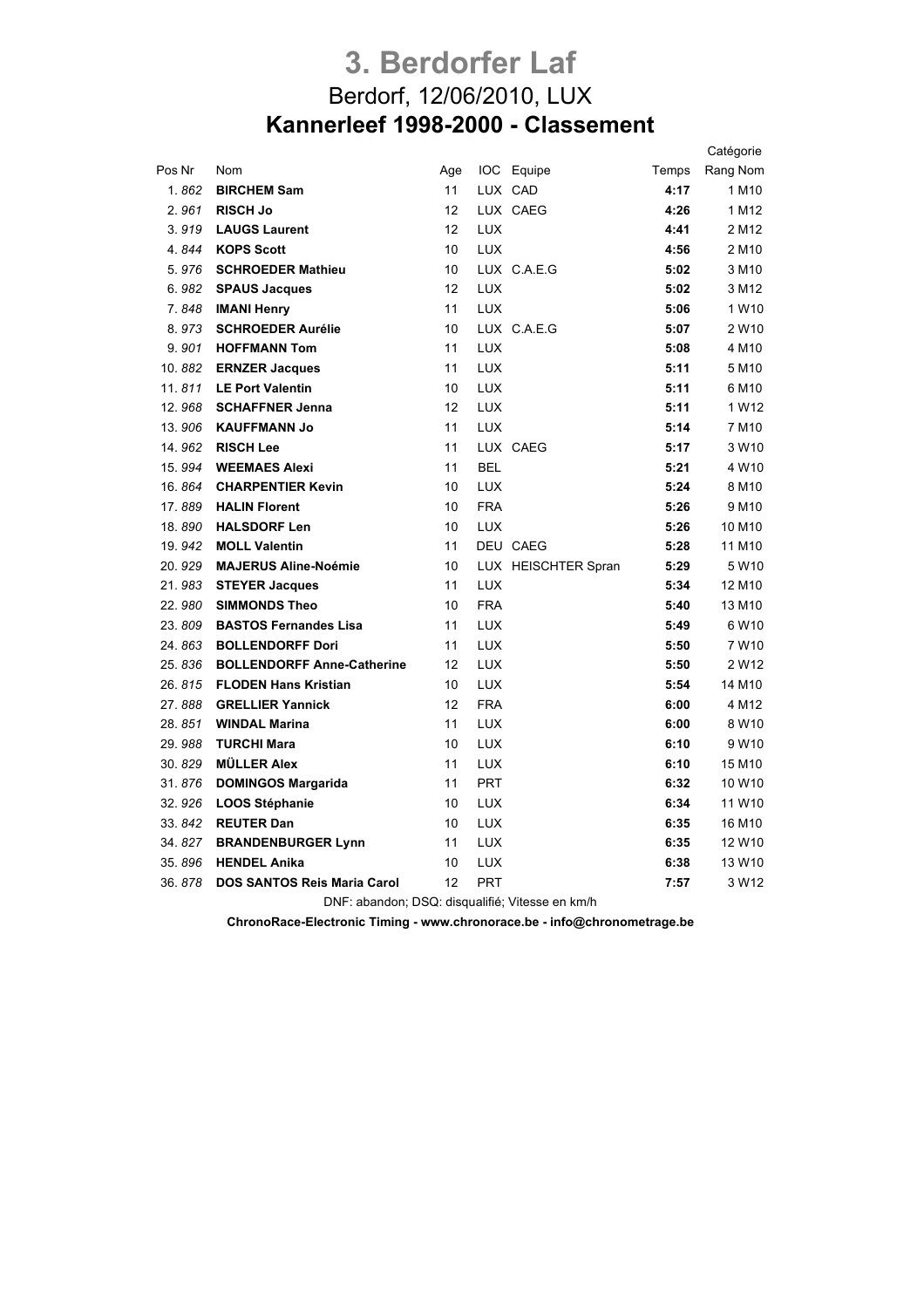## **3. Berdorfer Laf** Berdorf, 12/06/2010, LUX **Kannerleef 2001-2003 - Classement**

|         |                             |     |            |                     |       | Catégorie |
|---------|-----------------------------|-----|------------|---------------------|-------|-----------|
| Pos Nr  | Nom                         | Age |            | IOC Equipe          | Temps | Rang Nom  |
| 1.916   | <b>KRÄMER Luca</b>          | 8   |            | LUX CELTIC          | 3:10  | 1 M08     |
| 2.828   | <b>OBILI Karim</b>          | 9   | <b>LUX</b> |                     | 3:10  | 2 M08     |
| 3.975   | <b>SCHROEDER Julien</b>     | 8   | <b>LUX</b> |                     | 3:18  | 3 M08     |
| 4.911   | <b>KETTMANN Raphaël</b>     | 9   |            | LUX CAB             | 3:20  | 4 M08     |
| 5.872   | <b>DE JESUS Calvin</b>      | 9   | <b>LUX</b> |                     | 3:21  | 5 M08     |
| 6.965   | <b>ROCHA Azevedo Rafael</b> | 8   | <b>PRT</b> |                     | 3:22  | 6 M08     |
| 7.846   | <b>HÖLZMER Leo</b>          | 8   | <b>LUX</b> |                     | 3:24  | 7 M08     |
| 8.963   | <b>RISCH Pit</b>            | 7   |            | LUX CAEG            | 3:26  | 8 M08     |
| 9.930   | <b>MAJERUS Lara-Heidi</b>   | 8   |            | LUX HEISCHTER Spran | 3:34  | 1 W08     |
| 10.852  | <b>ACHIOUJI Yassin</b>      | 9   | DEU        |                     | 3:35  | 9 M08     |
| 11.847  | <b>APEL Josi</b>            | 9   | <b>LUX</b> |                     | 3:40  | 10 M08    |
| 12.964  | ROCHA Azevedo Joao          | 9   | <b>PRT</b> |                     | 3:41  | 11 M08    |
| 13.893  | <b>HAV Mara</b>             | 8   |            | LUX CAD             | 3:43  | 2 W08     |
| 14.952  | PEREIRA Ribeiro Paulo Jorge | 7   | <b>PRT</b> |                     | 3:43  | 12 M08    |
| 15.865  | <b>CHARPENTIER Logan</b>    | 7   | <b>LUX</b> |                     | 3:45  | 13 M08    |
| 16.977  | <b>SIBENALER Christophe</b> | 9   | <b>LUX</b> |                     | 3:47  | 14 M08    |
| 17.870  | <b>DAMAN Yann</b>           | 8   |            | LUX CAEG            | 3:48  | 15 M08    |
| 18.849  | <b>GRÜN Yan</b>             | 7   | <b>LUX</b> |                     | 3:48  | 16 M08    |
| 19.997  | <b>WINANDY Jang</b>         | 8   | <b>LUX</b> |                     | 3:50  | 17 M08    |
| 20.931  | <b>MARTEN Luisa</b>         | 8   |            | DEU SV Ellscheid    | 3:51  | 3 W08     |
| 21.925  | <b>LOOS Florian</b>         | 7   | <b>LUX</b> |                     | 3:51  | 18 M08    |
| 22.804  | <b>GRAGLIA Lis</b>          | 8   | <b>LUX</b> |                     | 3:52  | 4 W08     |
| 23.800  | <b>PLÖSSNIG Samuel</b>      | 7   | <b>LUX</b> |                     | 3:53  | 19 M08    |
| 24.873  | <b>DE JESUS Casper</b>      | 7   | <b>LUX</b> |                     | 3:55  | 20 M08    |
| 25.918  | <b>LAUGS Charel</b>         | 7   | <b>LUX</b> |                     | 3:55  | 21 M08    |
| 26.922  | LIESER Félix Henri          | 8   | <b>LUX</b> |                     | 3:55  | 22 M08    |
| 27.920  | <b>LENTZ Kris</b>           | 7   | <b>LUX</b> |                     | 3:55  | 23 M08    |
| 28.958  | <b>RICHARD David</b>        | 8   | <b>FRA</b> |                     | 3:56  | 24 M08    |
| 29.1000 | <b>WOLFF Aimée</b>          | 9   | <b>LUX</b> |                     | 3:57  | 5 W08     |
| 30.850  | <b>WINDAL Mika</b>          | 7   | <b>LUX</b> |                     | 3:57  | 25 M08    |
| 31.943  | <b>MOYEN Julie</b>          | 8   | <b>LUX</b> |                     | 3:57  | 6 W08     |
| 32.891  | <b>HALSDORF Yenna</b>       | 9   | <b>LUX</b> |                     | 3:58  | 7 W08     |
| 33.998  | <b>WINANDY Laura</b>        | 8   | <b>LUX</b> |                     | 3:59  | 8 W08     |
| 34.868  | <b>CONKLIN Pete</b>         | 8   |            | LUX TRISPORT        | 4:00  | 26 M08    |
| 35.899  | <b>HOFFMANN Keanu</b>       | 9   | <b>LUX</b> |                     | 4:02  | 27 M08    |
| 36.814  | <b>RIEHL Melissa</b>        | 8   | <b>LUX</b> |                     | 4:02  | 9 W08     |
| 37.955  | <b>PINTER Pierre</b>        | 9   | <b>LUX</b> |                     | 4:04  | 28 M08    |
| 38.898  | <b>HEY Lara</b>             | 8   | <b>LUX</b> |                     | 4:04  | 10 W08    |
| 39.903  | <b>HOFMANN Mitch</b>        | 7   | DEU        |                     | 4:05  | 29 M08    |
| 40.967  | <b>SACHSEN Tom</b>          | 8   |            | LUX CELTIC          | 4:05  | 30 M08    |
| 41.881  | <b>DUREL Charel</b>         | 9   |            | LUX CAEG            | 4:06  | 31 M08    |
| 42.816  | <b>FUNCK Ada</b>            | 9   |            | LUX CELTIC          | 4:06  | 11 W08    |
| 43.871  | DE BOER Esther              | 9   | <b>NLD</b> |                     | 4:07  | 12 W08    |
| 44.826  | <b>BERGER Cheyenne</b>      | 7   | <b>LUX</b> |                     | 4:08  | 13 W08    |
| 45.867  | <b>CHISWELL Dione</b>       | 8   | <b>LUX</b> |                     | 4:08  | 14 W08    |
| 46.939  | <b>MISCHEL Anna-Lena</b>    | 7   | <b>LUX</b> |                     | 4:11  | 15 W08    |
| 47.897  | <b>HERMES Cathy</b>         | 9   | <b>LUX</b> |                     | 4:16  | 16 W08    |
| 48.981  | <b>SOARES Gioia</b>         | 7   | <b>LUX</b> |                     | 4:17  | 17 W08    |
| 49.857  | <b>BAUER Pit</b>            | 7   |            | LUX CAEG            | 4:17  | 32 M08    |
| 50.877  | <b>DOMINGOS Mariana</b>     | 8   | <b>PRT</b> |                     | 4:18  | 18 W08    |
| 51.937  | <b>MEYERS Lara</b>          | 7   | <b>LUX</b> |                     | 4:19  | 19 W08    |
| 52.917  | <b>LANSER Tessy</b>         | 9   | <b>LUX</b> |                     | 4:19  | 20 W08    |
| 53.806  | <b>CLEMEN Laura</b>         | 7   | <b>LUX</b> |                     | 4:20  | 21 W08    |
| 54.989  | <b>VAN BREDA Leonie</b>     | 9   | <b>NLD</b> |                     | 4:23  | 22 W08    |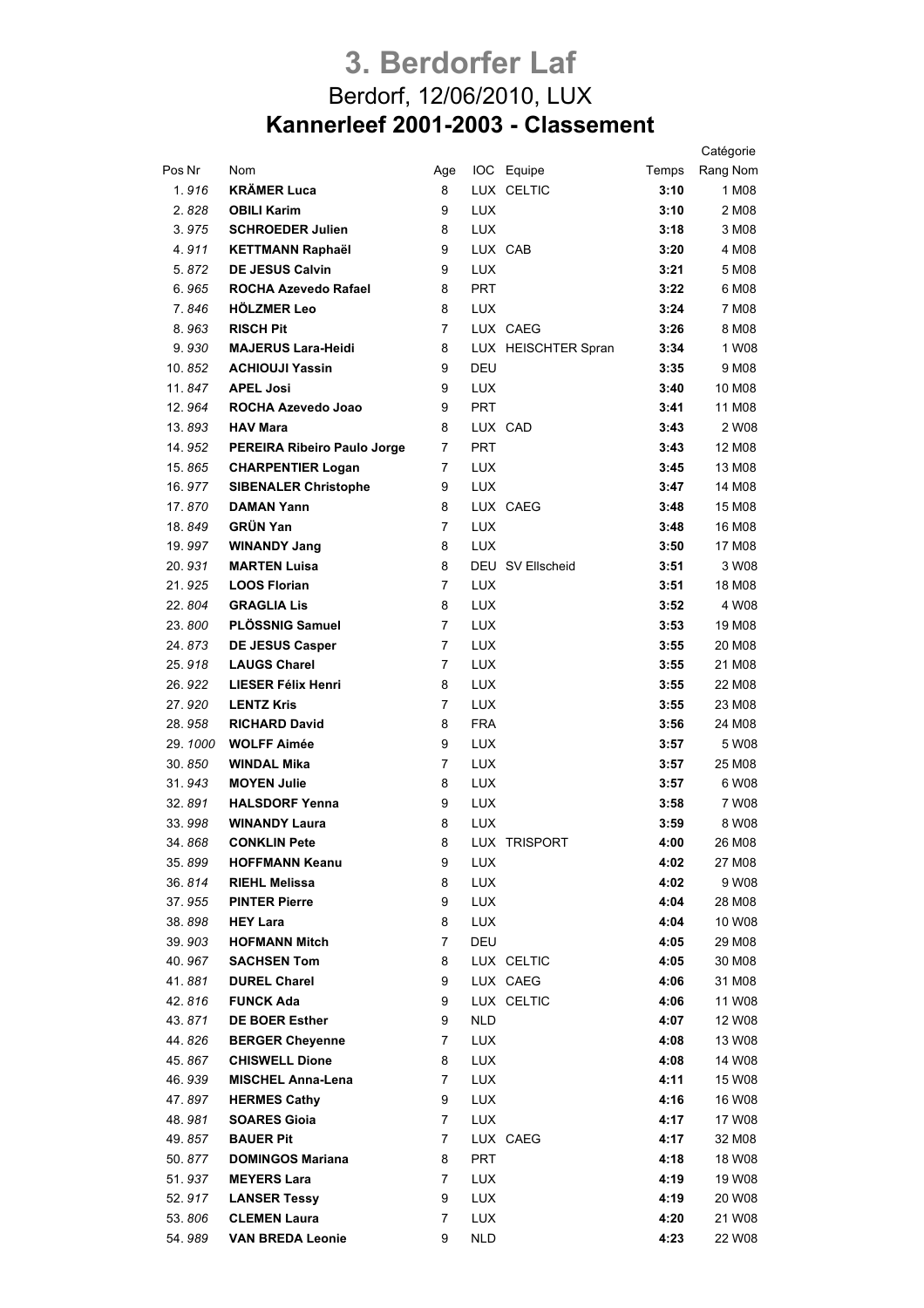|                         |     |            |                     |                   | Catégorie |
|-------------------------|-----|------------|---------------------|-------------------|-----------|
| Nom                     | Age |            |                     | Temps             | Rang Nom  |
| <b>KAUFFMANN Liz</b>    | 8   | <b>LUX</b> |                     | 4:23              | 23 W08    |
| <b>KLEMAN Amy</b>       | 8   | <b>LUX</b> |                     | 4:25              | 24 W08    |
| <b>VAN BREDA Nadine</b> | 7   | <b>LUX</b> |                     | 4:28              | 25 W08    |
| <b>TIBESART Jeanne</b>  | 9   | <b>LUX</b> |                     | 4:28              | 26 W08    |
| <b>KINNEN Zoé</b>       | 8   | <b>LUX</b> |                     | 4:32              | 27 W08    |
| <b>HURT Anna</b>        | 7   | <b>LUX</b> |                     | 4:34              | 28 W08    |
| <b>GRELLIER William</b> | 9   | <b>FRA</b> |                     | 4:39              | 33 M08    |
| <b>MATON Phoebe</b>     | 8   | <b>FRA</b> |                     | 4:39              | 29 W08    |
| <b>SCHEUER Samy-Joe</b> | 9   | <b>LUX</b> |                     | 4:45              | 34 M08    |
| <b>JUNG Yana</b>        | 7   |            | <b>Smart Center</b> | 4:45              | 30 W08    |
| <b>MICELLI Melania</b>  | 8   | <b>LUX</b> |                     | 4:49              | 31 W08    |
| <b>SIMMONDS Quentin</b> | 7   | <b>FRA</b> |                     | 4:52              | 35 M08    |
| <b>SCHNEIDER Jana</b>   | 7   | DEU        |                     | 4:53              | 32 W08    |
| <b>MEYER Sarah</b>      | 7   | <b>LUX</b> |                     | 5:00              | 33 W08    |
| <b>RIEHL Mara</b>       | 7   | <b>LUX</b> |                     | 5:02              | 34 W08    |
| <b>BARBOSA Ariel</b>    | 9   | <b>PRT</b> |                     | 5:11              | 36 M08    |
|                         |     |            |                     | IOC Equipe<br>LUX |           |

DNF: abandon; DSQ: disqualifié; Vitesse en km/h